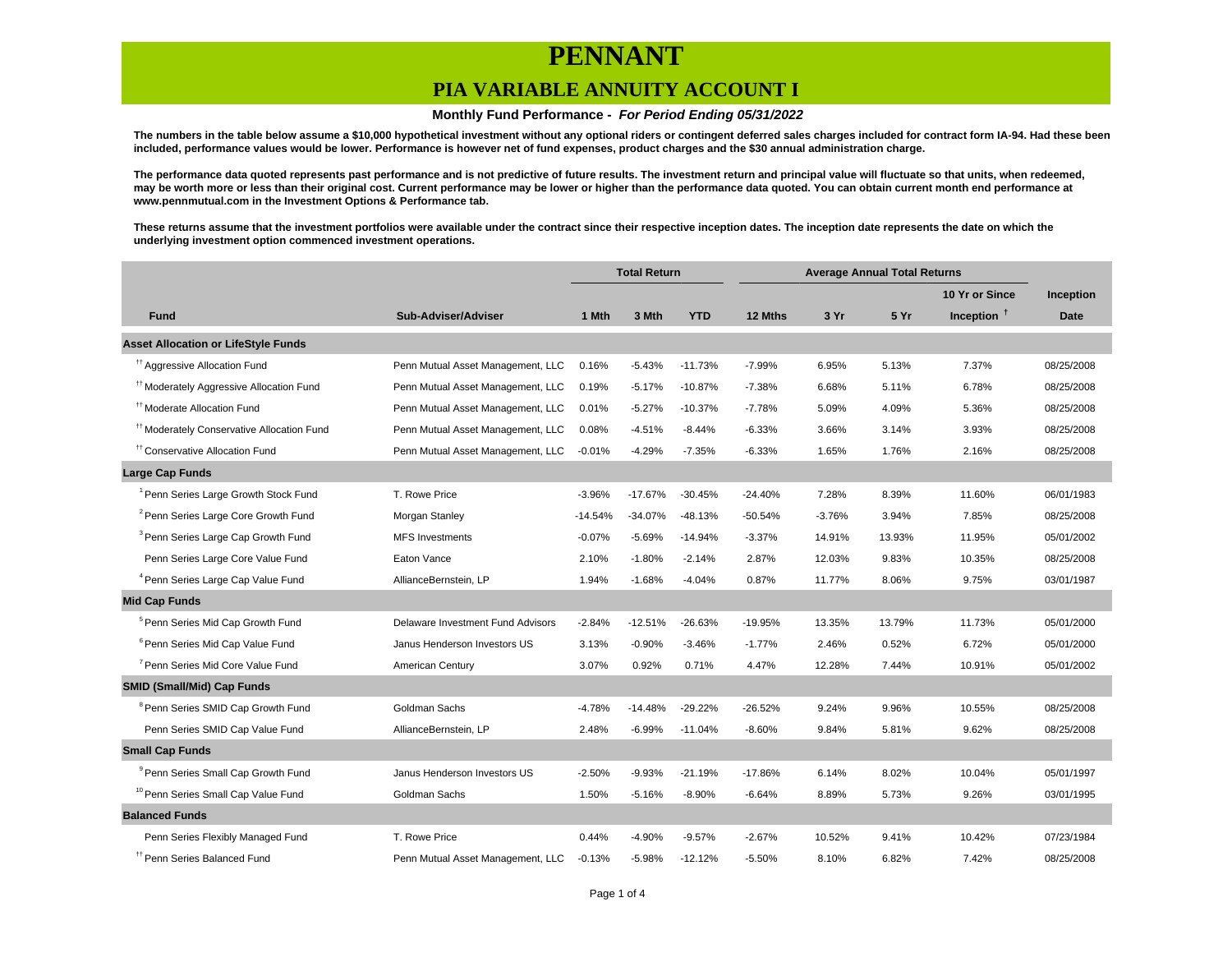### **PIA VARIABLE ANNUITY ACCOUNT I**

### **Monthly Fund Performance - For Period Ending 05/31/2022**

|                                                        |                                   | <b>Total Return</b> |           | <b>Average Annual Total Returns</b> |           |          |          |                |                  |
|--------------------------------------------------------|-----------------------------------|---------------------|-----------|-------------------------------------|-----------|----------|----------|----------------|------------------|
|                                                        |                                   |                     |           |                                     |           |          |          | 10 Yr or Since | <b>Inception</b> |
| <b>Fund</b>                                            | Sub-Adviser/Adviser               | 1 Mth               | 3 Mth     | <b>YTD</b>                          | 12 Mths   | 3 Yr     | 5 Yr     | Inception $†$  | <b>Date</b>      |
| <b>Index Funds</b>                                     |                                   |                     |           |                                     |           |          |          |                |                  |
| <sup>11</sup> Penn Series Index 500 Fund               | <b>State Street</b>               | 0.01%               | $-5.64%$  | $-13.42%$                           | $-2.05%$  | 14.52%   | 11.48%   | 12.43%         | 05/01/2000       |
| Penn Series Small Cap Index Fund                       | <b>State Street</b>               | $-0.06%$            | $-9.18%$  | $-17.34%$                           | $-18.68%$ | 7.54%    | 5.57%    | 8.59%          | 08/25/2008       |
| Penn Series Developed International Index Fund         | <b>State Street</b>               | 1.70%               | $-5.60%$  | $-12.16%$                           | $-12.68%$ | 4.39%    | 2.14%    | 5.01%          | 08/25/2008       |
| <b>Specialty Fund</b>                                  |                                   |                     |           |                                     |           |          |          |                |                  |
| <sup>12</sup> Penn Series Real Estate Securities Fund  | Cohen & Steers                    | $-5.10%$            | $-2.58%$  | $-14.30%$                           | 2.25%     | 8.30%    | 8.14%    | 8.46%          | 05/01/2002       |
| <b>International Funds</b>                             |                                   |                     |           |                                     |           |          |          |                |                  |
| Penn Series International Equity Fund                  | Vontobel Asset Management         | $-1.65%$            | $-8.16%$  | $-19.00%$                           | $-14.94%$ | 4.84%    | 3.44%    | 5.50%          | 11/01/1992       |
| <sup>13</sup> Penn Series Emerging Markets Equity Fund | Vontobel Asset Management         | $-0.38%$            | $-10.34%$ | $-15.48%$                           | $-24.86%$ | $-1.04%$ | $-1.69%$ | 0.69%          | 08/25/2009       |
| <b>Fixed-Income Funds</b>                              |                                   |                     |           |                                     |           |          |          |                |                  |
| <sup>11</sup> Penn Series Limited Maturity Bond Fund   | Penn Mutual Asset Management, LLC | $-0.28%$            | $-2.49%$  | $-3.78%$                            | $-4.71%$  | $-0.47%$ | 0.07%    | $-0.19%$       | 05/01/2000       |
| <sup>11</sup> Penn Series Quality Bond Fund            | Penn Mutual Asset Management, LLC | $-0.26%$            | $-6.38%$  | $-9.99%$                            | $-10.15%$ | $-1.06%$ | 0.12%    | 0.42%          | 03/01/1987       |
| <sup>14</sup> Penn Series High Yield Bond Fund         | Penn Mutual Asset Management, LLC | 0.43%               | $-2.63%$  | $-5.19%$                            | $-3.74%$  | 3.44%    | 3.16%    | 4.33%          | 07/23/1984       |
| <sup>11</sup> Penn Series Money Market Fund            | Penn Mutual Asset Management, LLC | $-0.13%$            | $-0.38%$  | $-0.59%$                            | $-1.39%$  | $-1.04%$ | $-0.92%$ | $-1.15%$       | 07/15/1983       |

The Penn Series Money Market Fund 7-day yield was 0.01% . The yield, which is gross of product fees and the \$ 30 annual administration charge, more closely reflects the current earnings of the Money Market Fund than the 1-year return.

**Investors should carefully consider the objectives, risks, charges, and expenses of the relevant variable annuity product and underlying investment options prior to investing.** Please read the prospectus carefully as it contains this and other pertinent information specific to the product being presented. A prospectus may be obtained from your Penn Mutual **financial professional or from our website at www.pennmutual.com in the Planning & Products tab.**

Penn Mutual variable products are offered through Hornor, Townsend & Kent, Inc. (HTK), Registered Investment Advisor, Member FINRA/SIPC, 600 Dresher Road, Horsham, PA 19044, 215-957-7300. HTK is a wholly owned subsidiary of The Penn Mutual Life Insurance Company.

1202417TM\_Jun17

Report is not valid unless all pages are included



Page 2 of 4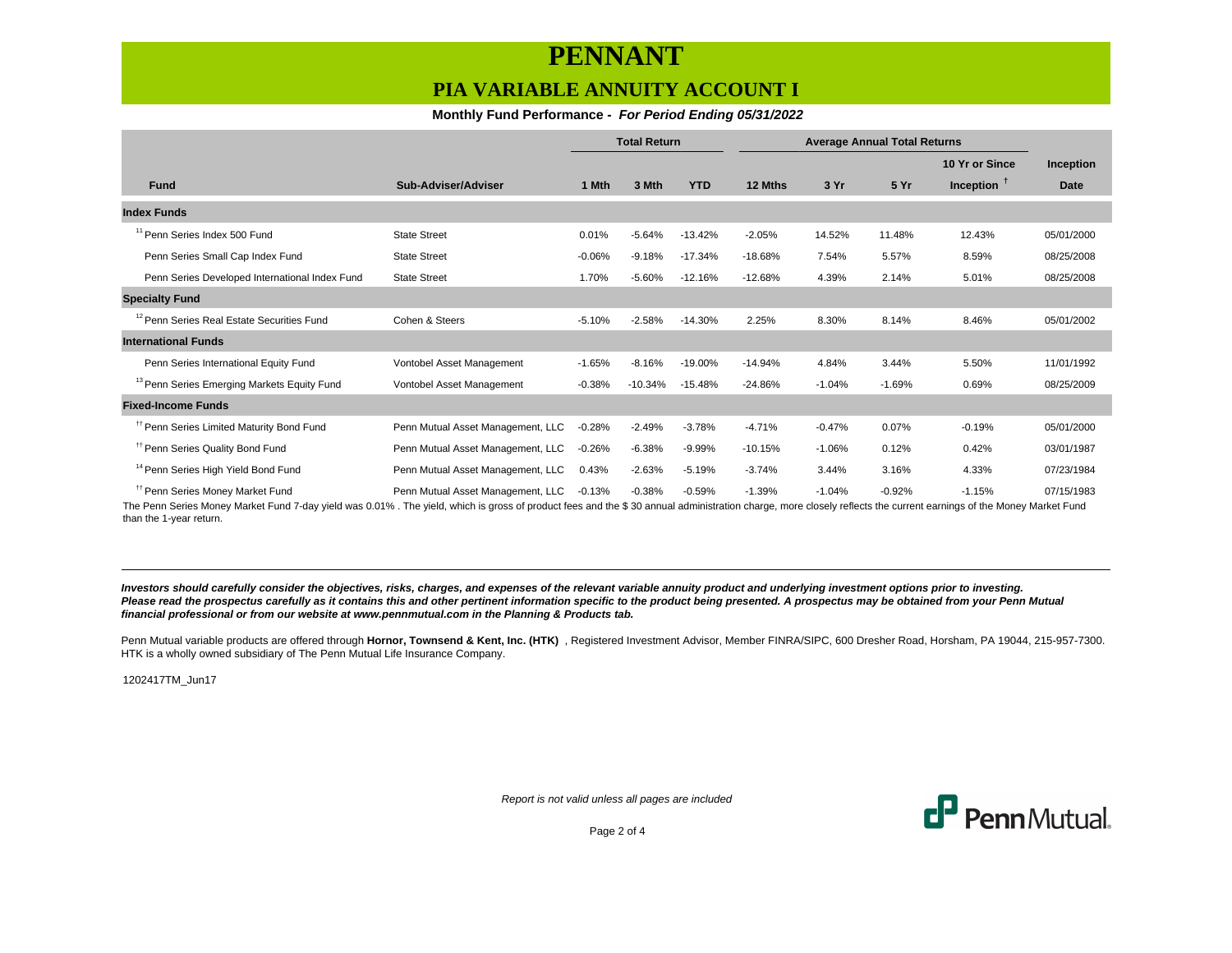### **PIA VARIABLE ANNUITY ACCOUNT I**

 **Monthly Fund Performance - For Period Ending 05/31/2022**

#### **Assuming Contract Surrendered**

**Below are the average annual total returns on a hypothetical investment of \$1,000 assuming the investor makes no additional deposits during the first contract year and surrenders the policy. With the exception of any available optional riders, the figures are net of all possible charges and fees, including the maximum contingent deferred sales charge of 6% (Contract Year = %: 1=6%, 2=6%, 3=4%, 4=3%, 5=2%, 6=1%), asset charges, product fees, and the \$30 annual administration charge. Had any available optional riders been included, performance values would be lower.**

|                                                       |                                   | <b>Average Annual Total Returns</b> |          |        |                |                       |
|-------------------------------------------------------|-----------------------------------|-------------------------------------|----------|--------|----------------|-----------------------|
|                                                       |                                   |                                     |          |        | 10 Yr or Since |                       |
| <b>Fund</b>                                           | Sub-Adviser/Adviser               | 1 Yr                                | 3 Yr     | 5 Yr   | Inception $†$  | <b>Inception Date</b> |
| <b>Asset Allocation or LifeStyle Funds</b>            |                                   |                                     |          |        |                |                       |
| <sup>17</sup> Aggressive Allocation Fund              | Penn Mutual Asset Management, LLC | $-12.70%$                           | 5.60%    | 4.67%  | 7.31%          | 08/25/2008            |
| <sup>11</sup> Moderately Aggressive Allocation Fund   | Penn Mutual Asset Management, LLC | $-12.12%$                           | 5.33%    | 4.66%  | 6.71%          | 08/25/2008            |
| <sup>11</sup> Moderate Allocation Fund                | Penn Mutual Asset Management, LLC | $-12.50%$                           | 3.78%    | 3.64%  | 5.30%          | 08/25/2008            |
| <sup>††</sup> Moderately Conservative Allocation Fund | Penn Mutual Asset Management, LLC | $-11.14%$                           | 2.37%    | 2.70%  | 3.87%          | 08/25/2008            |
| <sup>††</sup> Conservative Allocation Fund            | Penn Mutual Asset Management, LLC | $-11.14%$                           | 0.39%    | 1.33%  | 2.10%          | 08/25/2008            |
| <b>Large Cap Funds</b>                                |                                   |                                     |          |        |                |                       |
| <sup>1</sup> Penn Series Large Growth Stock Fund      | T. Rowe Price                     | $-28.11%$                           | 5.92%    | 7.92%  | 11.54%         | 06/01/1983            |
| <sup>2</sup> Penn Series Large Core Growth Fund       | Morgan Stanley                    | $-52.65%$                           | $-4.91%$ | 3.50%  | 7.79%          | 08/25/2008            |
| <sup>3</sup> Penn Series Large Cap Growth Fund        | <b>MFS Investments</b>            | $-8.36%$                            | 13.43%   | 13.42% | 11.88%         | 05/01/2002            |
| Penn Series Large Core Value Fund                     | Eaton Vance                       | $-2.50%$                            | 10.60%   | 9.35%  | 10.28%         | 08/25/2008            |
| <sup>4</sup> Penn Series Large Cap Value Fund         | AllianceBernstein, LP             | $-4.38%$                            | 10.33%   | 7.58%  | 9.69%          | 03/01/1987            |
| <b>Mid Cap Funds</b>                                  |                                   |                                     |          |        |                |                       |
| <sup>5</sup> Penn Series Mid Cap Growth Fund          | Delaware Investment Fund Advisors | $-23.93%$                           | 11.89%   | 13.28% | 11.66%         | 05/01/2000            |
| <sup>6</sup> Penn Series Mid Cap Value Fund           | Janus Henderson Investors US      | $-6.86%$                            | 1.19%    | 0.10%  | 6.66%          | 05/01/2000            |
| <sup>7</sup> Penn Series Mid Core Value Fund          | American Century                  | $-1.00%$                            | 10.83%   | 6.97%  | 10.84%         | 05/01/2002            |
| <b>SMID (Small/Mid) Cap Funds</b>                     |                                   |                                     |          |        |                |                       |
| <sup>8</sup> Penn Series SMID Cap Growth Fund         | Goldman Sachs                     | $-30.10%$                           | 7.85%    | 9.48%  | 10.48%         | 08/25/2008            |
| Penn Series SMID Cap Value Fund                       | AllianceBernstein, LP             | $-13.27%$                           | 8.44%    | 5.35%  | 9.56%          | 08/25/2008            |
| <b>Small Cap Funds</b>                                |                                   |                                     |          |        |                |                       |
| <sup>9</sup> Penn Series Small Cap Growth Fund        | Janus Henderson Investors US      | $-21.97%$                           | 4.81%    | 7.55%  | 9.97%          | 05/01/1997            |
| <sup>10</sup> Penn Series Small Cap Value Fund        | Goldman Sachs                     | $-11.43%$                           | 7.51%    | 5.27%  | 9.20%          | 03/01/1995            |
| <b>Balanced Funds</b>                                 |                                   |                                     |          |        |                |                       |
| Penn Series Flexibly Managed Fund                     | T. Rowe Price                     | $-7.70%$                            | 9.11%    | 8.93%  | 10.35%         | 07/23/1984            |
| <sup>tt</sup> Penn Series Balanced Fund               | Penn Mutual Asset Management, LLC | $-10.36%$                           | 6.73%    | 6.36%  | 7.35%          | 08/25/2008            |